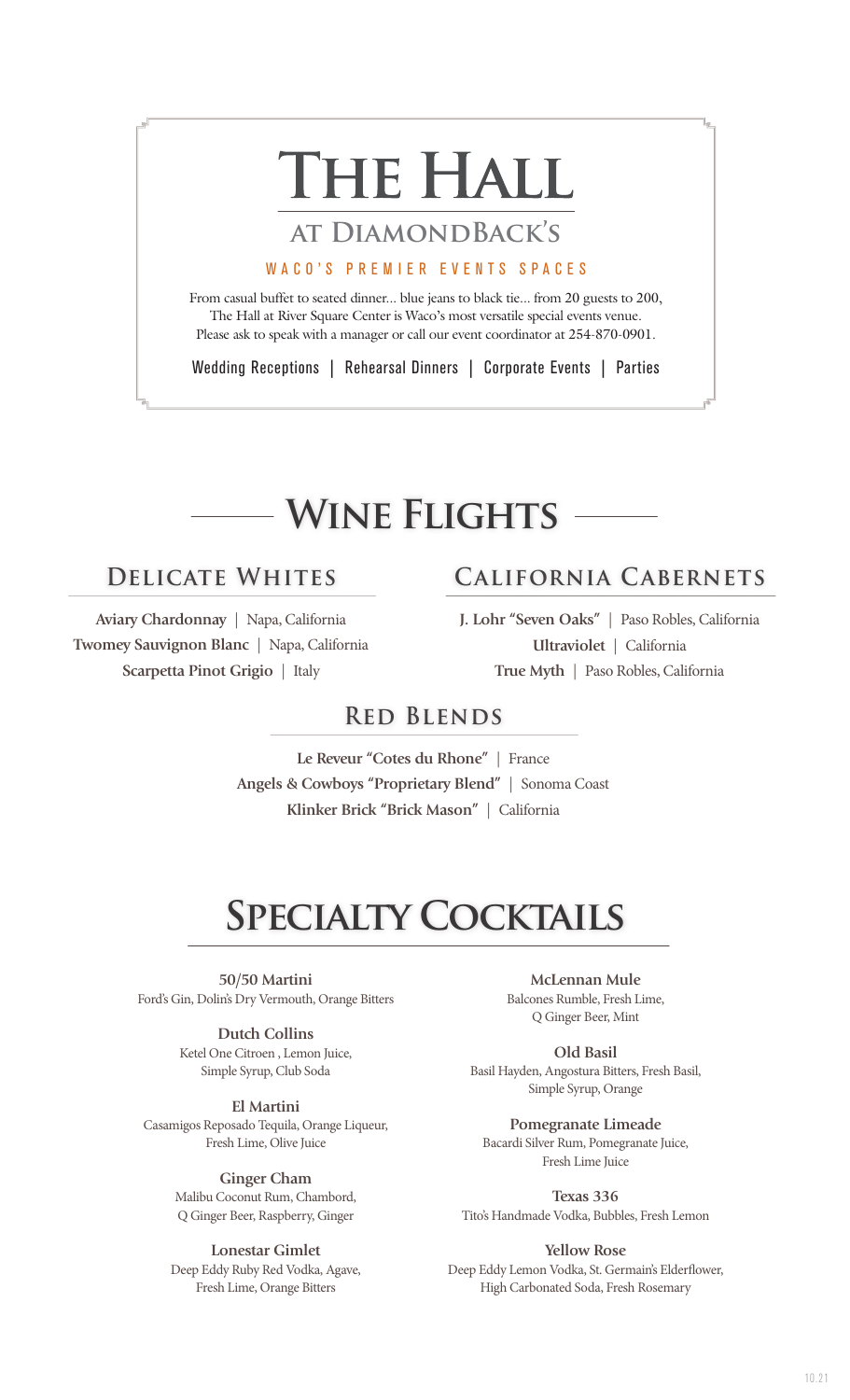## **Sushi Selections**

### DIAMONDBACK'S AHI TUNA TOWER

Ahi Tuna, Kani Crab, Wasabi Cream, Avocado, Sushi Rice, Tobiko Caviar

**Spicy Tuna Roll** Marinated Sriracha-Spiced Ahi Tuna, Cucumber

**Yellowtail Crunch Roll** Hamachi, Tempura, Cucumber, Curry Cream, Pickled Fresno, Togarashi

**California Roll** Kani Crab Salad, Avocado, Crisp Cucumber

**DiamondBack's Roll** Tuna, Cream Cheese, Jalapeño, Tempura Deep Fried

**Shrimp Tempura Roll** Tempura Shrimp, Cucumber, Avocado, Teriyaki

> **Crunchy 254 Roll** Tuna, Crab, Cucumber, Tempura, Avocado, Chili Apple Glaze

**Downtown Waco Roll** Salmon, Crab, Avocado, Cucumber, Sriracha Mayo

**Oshizushi Pressed Sushi** Salmon, Spicy Tuna, Avocado, Sushi Rice, Tobiko Caviar, Wasabi Cream

### NIGIRI & SASHIMI **Salmon | Hamachi | Tuna**

**Nigiri** (3)**Sashimi** (4) **Nigiri Sampler** (6)**Sashimi Sampler** (6)

### **Appetizers**

**Braised Nueske's Slab Bacon with Balcones Whisky Reduction**

**Hatch Green Chile Meatballs with Oaxaca Cheese**

#### **BBQ Fried Oysters**

Bleu Cheese Salad, Watermelon Radish, Chipotle Aioli, Chopped Bacon

#### **Colossal Gulf Shrimp Cocktail** Southwest Cocktail Sauce

**Jumbo Lump Blue Crab Cakes** Simply Seasoned Jumbo Lump, Beurre Blanc, Chives

> **Fried Point Judith Calamari** Remoulade Sauce

> > **Tempura Asparagus** Bérnaise, Lump Crabmeat

#### **Lobster S'Cargot**

Cold Water Lobster, Wine, Garlic, White Truffle, Muenster, Grilled Baguette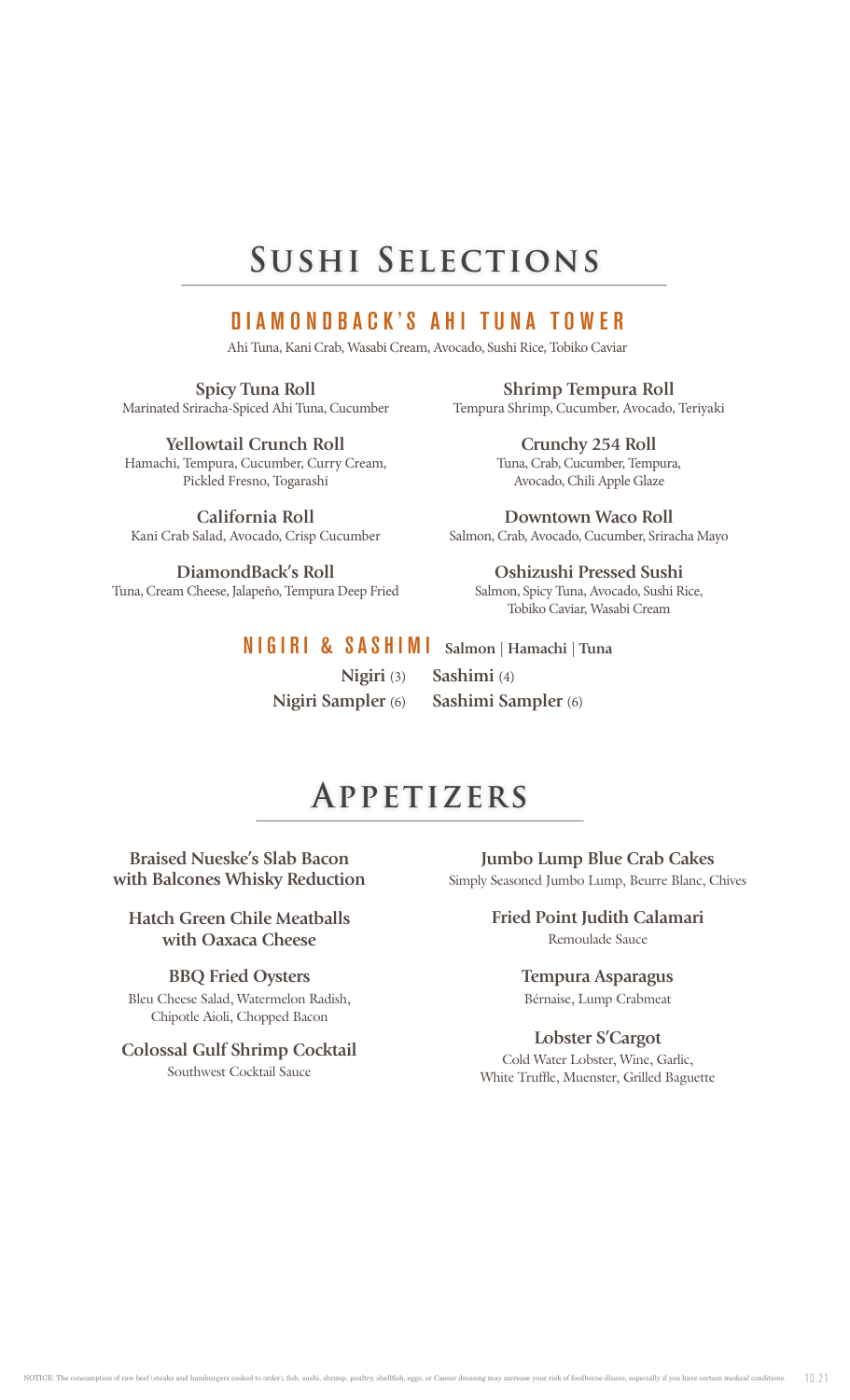# **Elegant Pastas**

**Lobster Ravioli**

Housemade Lobster Claw and Salmon Mousse Stuffed Ravioi with Beurre Blanc

#### **Beef Short Rib Pappardelle**

Port Wine Braised Beef Short Rib, Cremini Mushrooms, Heirloom Cherry Tomato, Roasted Red Pepper, Goat Cheese with Housemade Pappardelle Noodles

#### **Cajun Shrimp Pasta**

Jumbo Shrimp, Andouille Sausage, Housemade Spaghetti with Spicy Cajun Cream Sauce

### **Soups & Salads**

**Classic Lobster Bisque** Brandy, Chives

#### **Chef's Daily Scratch Soup**

**Caesar Salad** Garlic Parmesan Croutons, Classic Dressing

**The Wedge** Baby Iceberg, Tomato, Bleu Cheese Crumbles, Housemade Bleu Cheese Dressing

#### **The House** Mixed Greens, Granny Smith Apples, Pecans,

Bleu Cheese, Balsamic Vinaigrette

# CHEF'S SELECTIONS

We will gladly substitute a soup for an included salad *Served with your choice of salad*

#### **Petite Steak Burrata**

Petite Filet, Roasted Corn Polenta, Creamy Burrata

#### **Chicken-Fried Venison**

Colorado Venison, Green Peppercorn Brandy Sauce, Cream Spinach Enchilada

#### **Chicken Parmesan** Herbed Tomato Sauce, Smoked Provolone

**Mixed Grill**

Trio of Filet, Miso-Glazed Salmon and Chicken-Fried Colorado Venison with Green Peppercorn Brandy Sauce